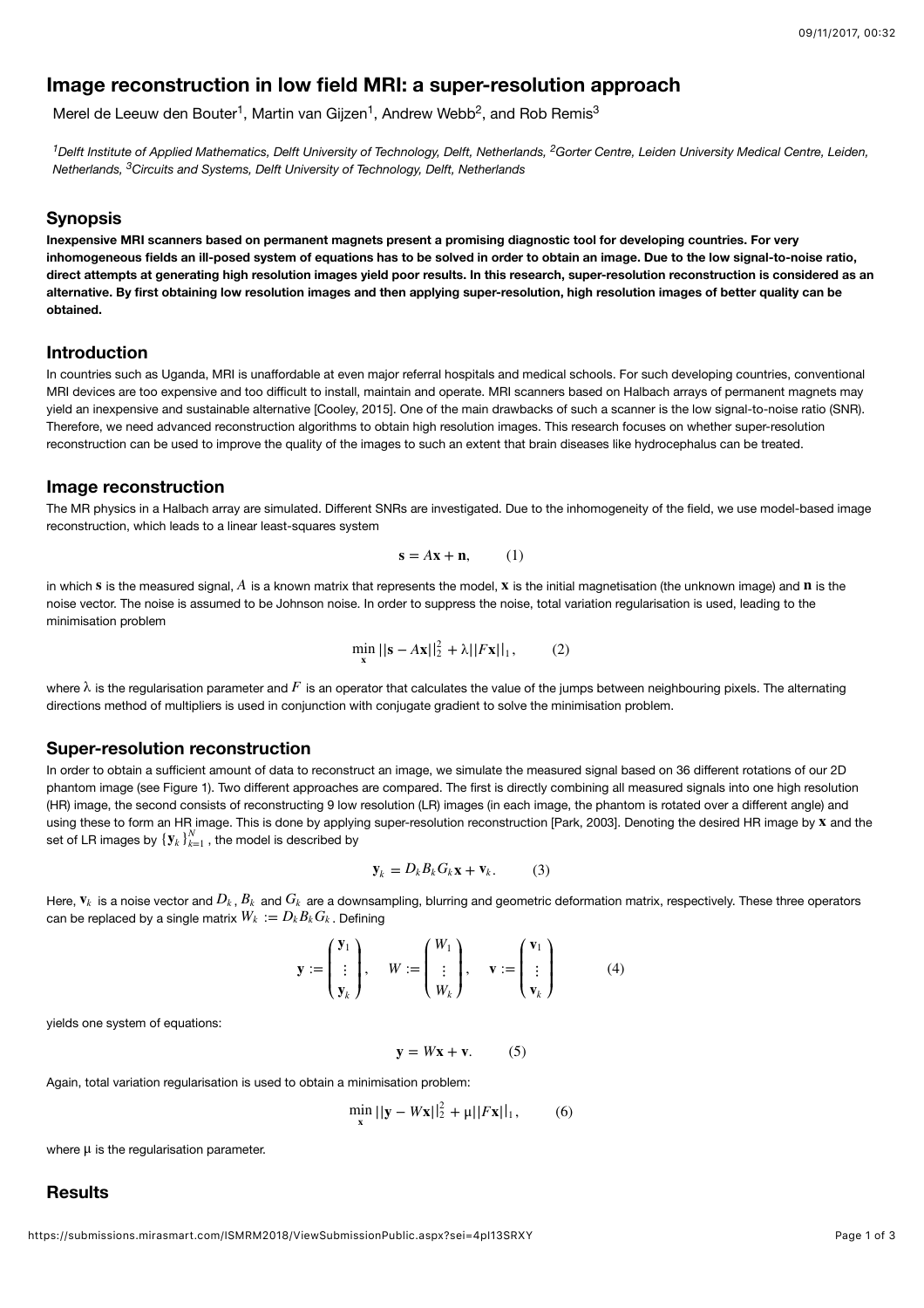The SNR was set to 0.5. First, a direct approach was taken: the image was modelled as having 64x64 pixels. Then, solving minimisation problem (2) with the corresponding *A* yields the image shown in Figure 2. In order to use super-resolution, 9 LR images of 8x8 pixels were reconstructed. This was done by grouping the 36 signals into 9 groups of 4 signals. The solution was modelled as an 8x8 pixel image. Minimisation problem (2) was solved with the appropriate A for each of the groups. One of the 9 resulting LR images is shown in Figure 3. By applying super-resolution to these 9 images, the HR image in Figure 4 is obtained.

## **Discussion**

The image obtained using a direct reconstruction approach is of very poor quality. The super-resolution result, though far from perfect, is better; the main characteristics of the phantom (the green circle and the two yellow ellipses) are clearly visible. For all simulations with SNR < 2, super-resolution reconstruction yields better images than the direct approach. These findings can be explained by the observation that, in the presence of high noise levels, it is impossible to determine how much each pixel contributes to the measured signal. Therefore, the direct approach yields a very blurry image. By decreasing the number of pixels, we can approximate the contribution of groups of pixels. By combining the information stored in several LR images, a better HR image is obtained.

# **Conclusion**

Simulations of the MRI physics in a Halbach array show that when the SNR is sufficiently low, super-resolution reconstruction yields better images than a direct approach. These results show that super-resolution is a promising image reconstruction approach for low-field MRI technology, where SNRs are typically low.

## **Acknowledgements**

Prof. Steven Schiff of Pennsylvania State University is gratefully acknowledged for his advice on many aspects of this work. The first author is financially supported by NWO-WOTRO and Delft Global Initiative.

### **References**

Cooley C, et al. Two‐dimensional imaging in a lightweight portable MRI scanner without gradient coils. Magnetic resonance in medicine, 2015; 73 (2): 872-883.

Park S, et al. Super-resolution image reconstruction: a technical overview. IEEE signal processing magazine, 2003, 20 (3): 21-36.



Figure 1: Phantom image